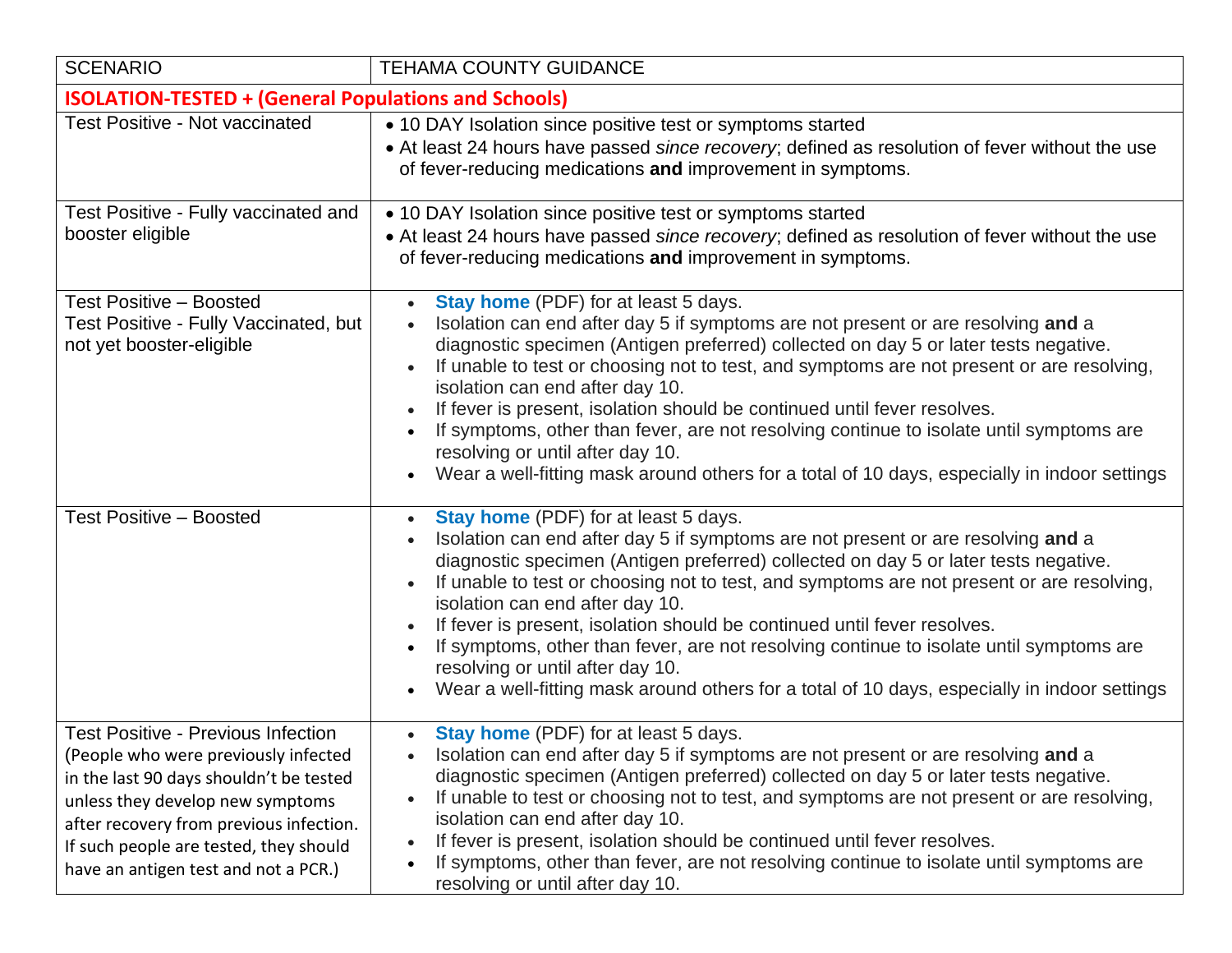|                                                                                                                                                                                                                                   | Wear a well-fitting mask around others for a total of 10 days, especially in indoor settings<br>$\bullet$                                                                                                                                                                                                                                                                                                                                                                                               |  |  |
|-----------------------------------------------------------------------------------------------------------------------------------------------------------------------------------------------------------------------------------|---------------------------------------------------------------------------------------------------------------------------------------------------------------------------------------------------------------------------------------------------------------------------------------------------------------------------------------------------------------------------------------------------------------------------------------------------------------------------------------------------------|--|--|
| <b>QUARANTINE-PERSON EXPOSED TO SOMEONE WITH COVID-19 (General Population)</b>                                                                                                                                                    |                                                                                                                                                                                                                                                                                                                                                                                                                                                                                                         |  |  |
| Unvaccinated                                                                                                                                                                                                                      | 10 DAY Quarantine since last exposure to someone with COVID-19<br>Symptom free for at least 24 hours prior to the end of the quarantine without the use of<br>$\bullet$<br>fever-reducing medications and improvement in symptoms.                                                                                                                                                                                                                                                                      |  |  |
| Vaccinated and booster-eligible but<br>have not received booster dose                                                                                                                                                             | 10 DAY Quarantine since last exposure to someone with COVID-19<br>$\bullet$<br>Symptom free for at least 24 hours prior to the end of the quarantine without the use of<br>$\bullet$<br>fever-reducing medications and improvement in symptoms.                                                                                                                                                                                                                                                         |  |  |
| <b>Boosted</b>                                                                                                                                                                                                                    | Test on day 5.<br>$\bullet$<br>Wear a well-fitting mask around others for 10 days, especially in indoor settings<br>$\bullet$<br>If symptoms develop, test and stay home.<br>$\bullet$<br>If testing positive, follow isolation recommendations above.<br>$\bullet$                                                                                                                                                                                                                                     |  |  |
| Vaccinated, but not yet booster-<br>eligible                                                                                                                                                                                      | Test on day 5.<br>$\bullet$<br>Wear a well-fitting mask around others for 10 days, especially in indoor settings<br>If symptoms develop, test and stay home.<br>$\bullet$<br>If testing positive, follow isolation recommendations above.                                                                                                                                                                                                                                                               |  |  |
| Previous Infection (People who were<br>previously infected in the last 90 days)                                                                                                                                                   | Wear a well-fitting mask around others for 10 days, especially in indoor settings<br>$\bullet$<br>If symptoms develop, test with antigen test and stay home<br>If testing positive, follow isolation recommendations above.<br>$\bullet$                                                                                                                                                                                                                                                                |  |  |
| <b>QUARANTINE-PERSON EXPOSED TO SOMEONE WITH COVID-19 (School Exposure-Individual Based Tracing)</b>                                                                                                                              |                                                                                                                                                                                                                                                                                                                                                                                                                                                                                                         |  |  |
| Vaccinated or Previously Infected in<br>last 90 days                                                                                                                                                                              | No quarantine if asymptomatic<br>$\bullet$<br>If symptoms develop, they must test and stay home<br>$\bullet$                                                                                                                                                                                                                                                                                                                                                                                            |  |  |
| Unvaccinated or Partially<br>Vaccinated nor Previously Infected<br>in last 90 days - both parties were<br>wearing masks in any school<br>setting in which students are<br>supervised by school staff<br>Unvaccinated or Partially | <b>Modified Quarantine:</b><br>They may continue to attend school for in-person instruction if they:<br>Are asymptomatic;<br>Continue to appropriately mask, as required;<br>ii.<br>iii.<br>Undergo at least twice weekly testing during quarantine; and<br>Continue to quarantine for all extracurricular activities at school, including sports,<br>iv.<br>and activities within the community setting.<br>Quarantine can end after Day 5 if symptoms are not present and a diagnostic specimen<br>a. |  |  |
| Vaccinated nor Previously Infected<br>in last 90 days - students who were                                                                                                                                                         | collected on day 5 or later tests negative.                                                                                                                                                                                                                                                                                                                                                                                                                                                             |  |  |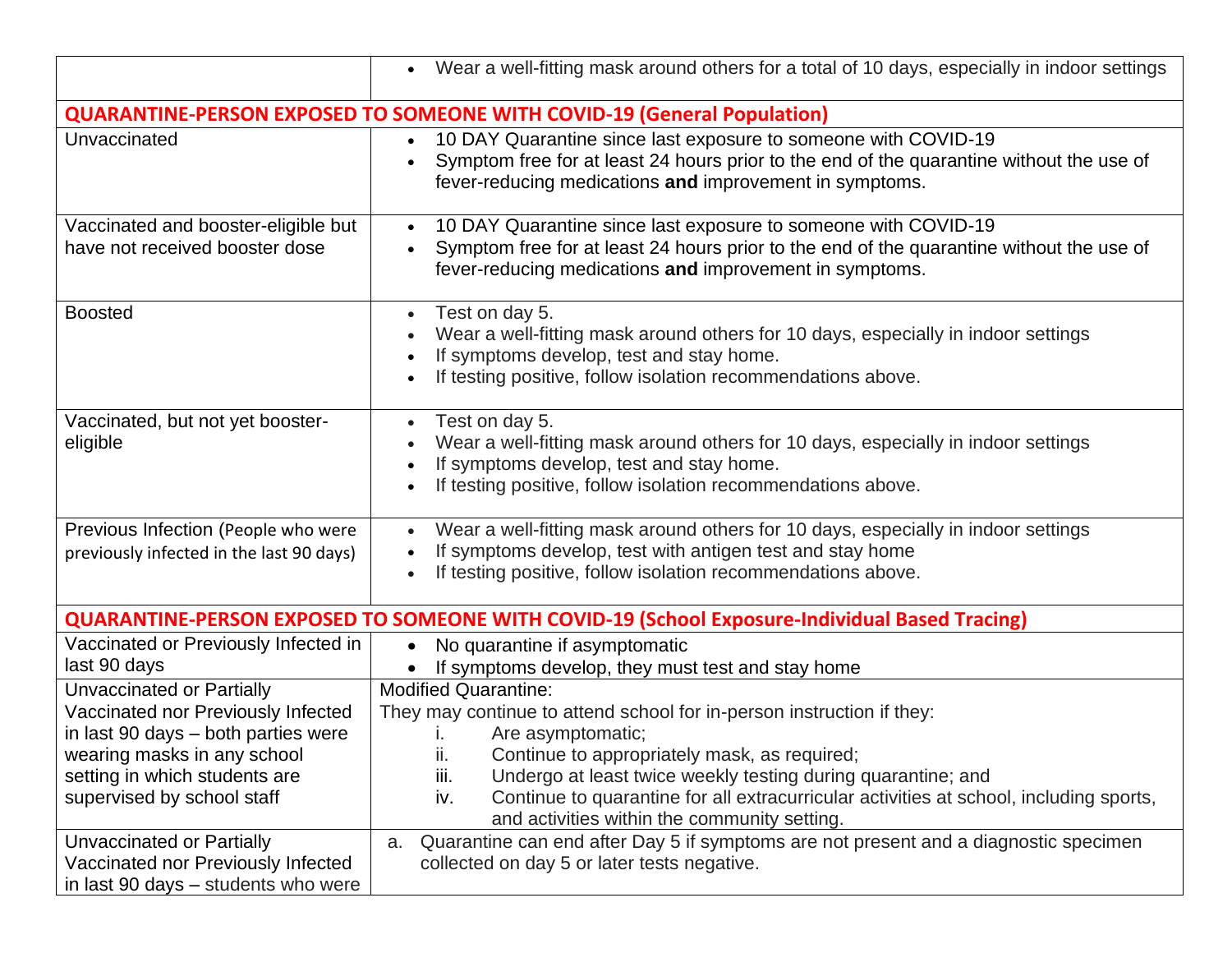| not wearing masks or for whom the<br>infected individual was not wearing<br>a mask during the exposure | b. If unable to test or choose not to test, and symptoms are not present, quarantine can end<br>after day 10                                                                                                                                                                                                                                                                                                                                                                                                                                                                                                                                                                                                                                                                                                                                                                                                                                                                                                                                                       |  |  |
|--------------------------------------------------------------------------------------------------------|--------------------------------------------------------------------------------------------------------------------------------------------------------------------------------------------------------------------------------------------------------------------------------------------------------------------------------------------------------------------------------------------------------------------------------------------------------------------------------------------------------------------------------------------------------------------------------------------------------------------------------------------------------------------------------------------------------------------------------------------------------------------------------------------------------------------------------------------------------------------------------------------------------------------------------------------------------------------------------------------------------------------------------------------------------------------|--|--|
|                                                                                                        | <b>QUARANTINE-PERSON EXPOSED TO SOMEONE WITH COVID-19 (School Exposure-Group Tracing)</b>                                                                                                                                                                                                                                                                                                                                                                                                                                                                                                                                                                                                                                                                                                                                                                                                                                                                                                                                                                          |  |  |
|                                                                                                        | 1. Schools should notify students who spent more than a cumulative total of 15 minutes<br>(within a 24-hour time period) in a shared indoor airspace (e.g., classroom) with someone<br>with COVID-19 during their period of infectiousness.<br>1. Notification should occur to "groups" of exposed students (e.g., classmates,<br>teammates, cohorts, etc.) rather than contact tracing to identify individual "close<br>contacts" (e.g., those within 6 feet).<br>2. Notifications should be provided to all individuals considered exposed, including<br>those who are vaccinated and/or recently infected.<br>1. For example, if a student in tenth grade is diagnosed with COVID-19, the<br>school should notify groups with whom that student interacted as per the<br>criteria above, such as those in the same classes, sports team, and/or other<br>extracurricular cohorts.<br>2. A sample notification letter is available here for school edit and use.                                                                                                 |  |  |
|                                                                                                        | 2. Exposed students, regardless of COVID-19 vaccination status or prior infection, should<br>get tested for COVID-19 with at least one diagnostic test obtained within 3-5 days after<br>last exposure.<br>1. In the event of wide-scale and/or repeated exposures, broader (e.g., grade-wide or<br>campus-wide) once weekly testing for COVID-19 may be considered until such<br>time that exposure events become less frequent.<br>2. Any FDA-approved antigen diagnostic test, PCR diagnostic test, or pooled PCR<br>test is acceptable for evaluation of an individual's COVID-19 status. For<br>individuals who have been recently infected (within the past 90 days), antigen<br>testing is strongly recommended as PCR results may remain persistently positive<br>and not be indicative of a new active infection. Repeat antigen testing and/or<br>confirmatory molecular testing should be considered in individuals who receive a<br>negative result with an antigen test but have symptoms specific for COVID-19<br>(such as loss of taste and smell). |  |  |
|                                                                                                        | 3. Exposed students who participate in testing may continue to take part in all aspects of K-<br>12 schooling, including sports and extracurricular activities, unless they develop                                                                                                                                                                                                                                                                                                                                                                                                                                                                                                                                                                                                                                                                                                                                                                                                                                                                                |  |  |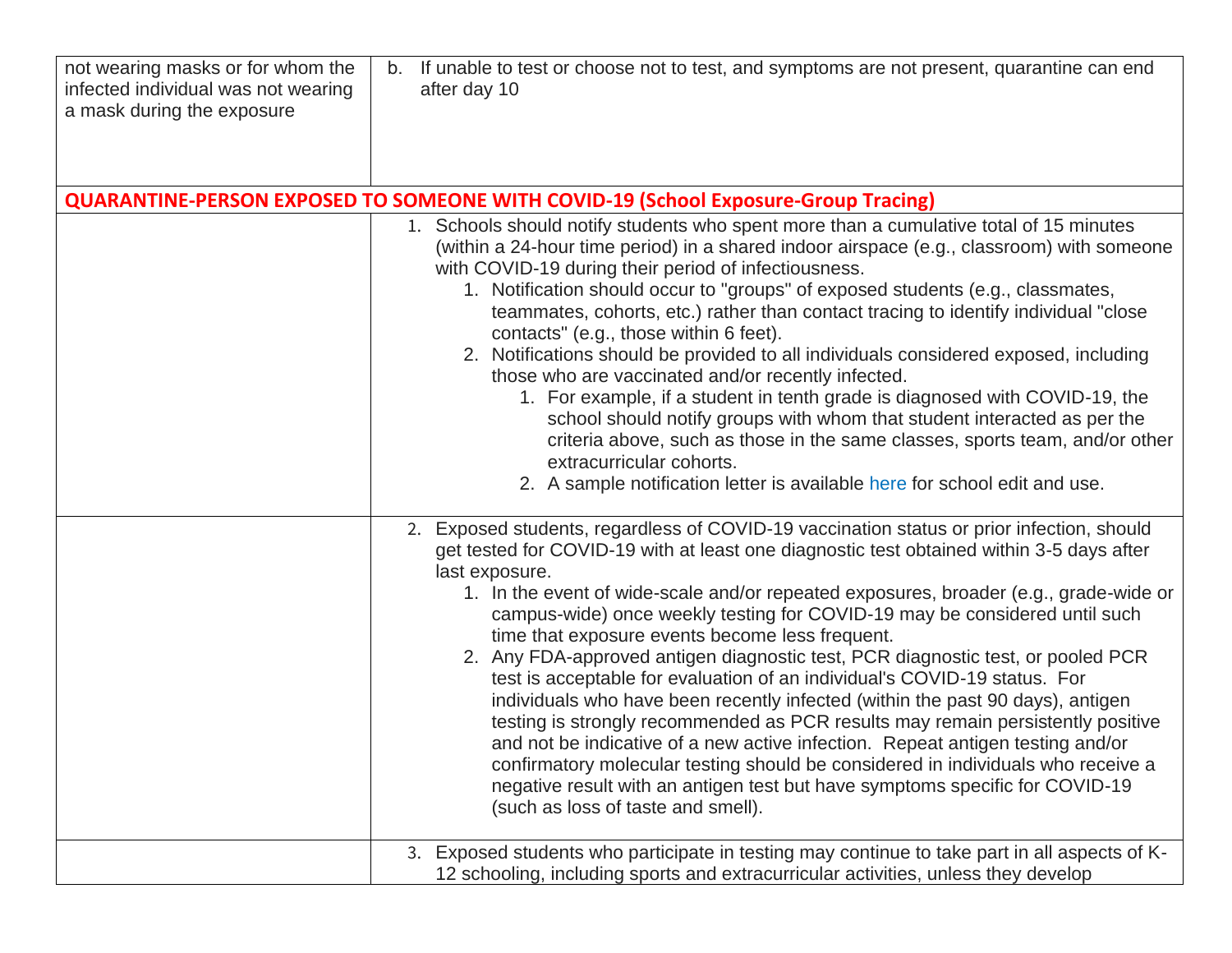|                              | symptoms or test positive for COVID-19. They should test as recommended in Section<br>(2), report positive test results to the school, and follow other components of this<br>guidance, including wearing face-coverings as directed.<br>1. Exposed students who develop symptoms should get tested, and advise staff<br>members and students with symptoms of COVID-19 infection not to return for in-<br>person instruction until they have met CDPH criteria to return to school for those<br>with symptoms:                                                                                                                                                                   |
|------------------------------|-----------------------------------------------------------------------------------------------------------------------------------------------------------------------------------------------------------------------------------------------------------------------------------------------------------------------------------------------------------------------------------------------------------------------------------------------------------------------------------------------------------------------------------------------------------------------------------------------------------------------------------------------------------------------------------|
|                              | At least 24 hours have passed since resolution of fever without the use of<br>Τ.<br>fever-reducing medications; and<br>Other symptoms have improved; and<br>н.<br>iii.<br>They have a negative test for SARS-CoV-2, OR a healthcare provider has<br>provided documentation that the symptoms are typical of their underlying<br>chronic condition (e.g., allergies or asthma) OR a healthcare provider has<br>confirmed an alternative named diagnosis (e.g., Streptococcal pharyngitis,<br>Coxsackie virus), OR at least 10 days have passed since symptom onset.<br>2. Exposed students who receive a positive test result should isolate in accordance<br>with guidance above. |
| $Il$ Dollar Lanuary 11, 2022 |                                                                                                                                                                                                                                                                                                                                                                                                                                                                                                                                                                                                                                                                                   |

Updated on January 14, 2022

Jennifer Brown, MD

Signature: <del>Jennifer Brown (Jan 14, 2022 14:13 PST</del>)

**Email:** jennifer.brown@tchsa.net